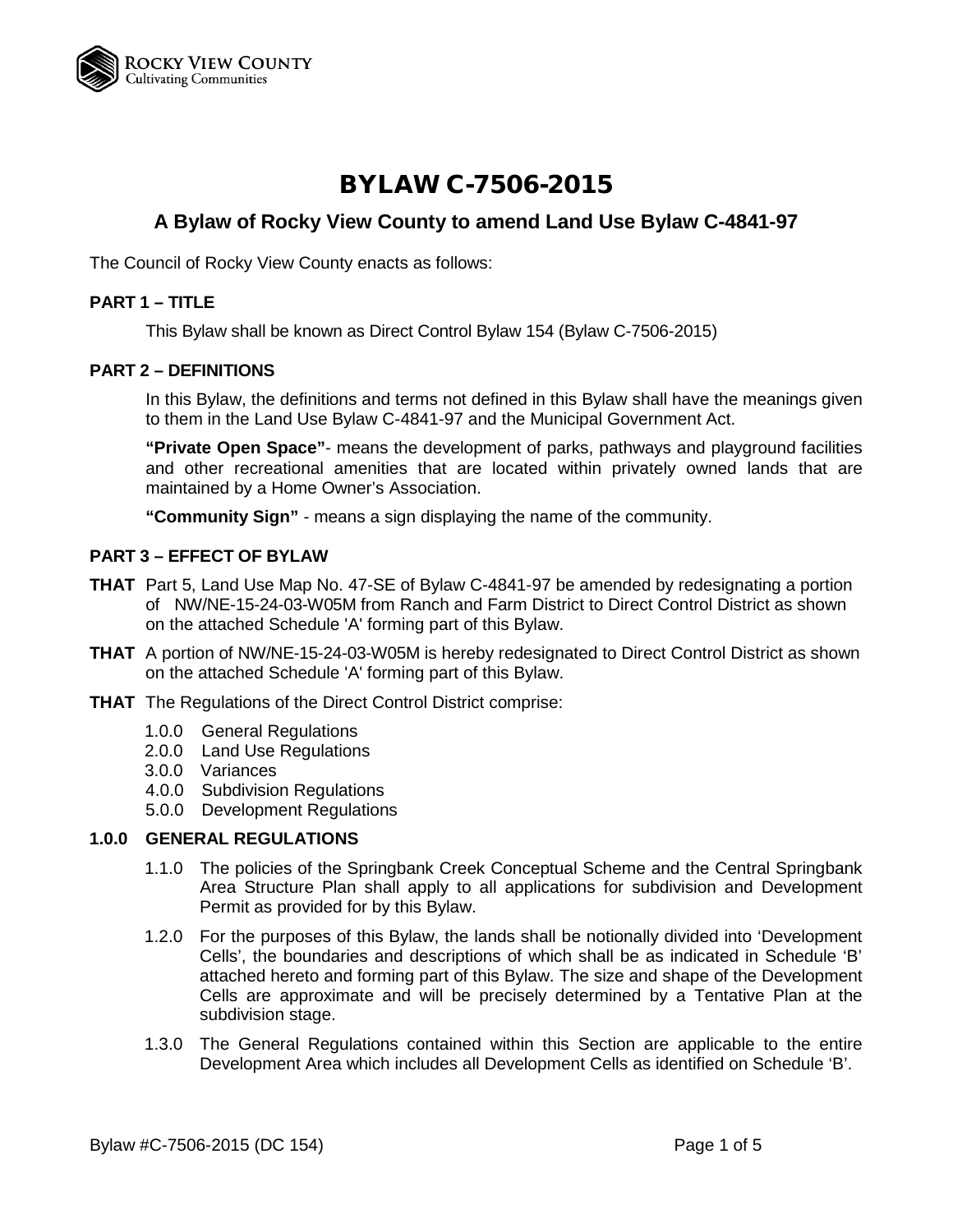

- 1.4.0 Parts 1, 2 and 3 of the Land Use Bylaw C-4841-97 shall apply to all uses contemplated by this Bylaw, except where noted as otherwise in the Bylaw.
- 1.5.0 The Development Authority shall be responsible for the issuance of Development Permit(s) for the Lands subject to this Bylaw.
- 1.6.0 *Agriculture, General* is a permitted use within the Residential Development Cell until such time a subdivision for residential development has been endorsed by the Subdivision Authority.
- 1.7.0 Notwithstanding, the following listed uses within the Residential Development Cell are 'deemed approved' when all other criteria of this Bylaw are met:

*Accessory Buildings Dwelling, Single-detached Home-Based Business, Type I*.

1.8.0 No Plan of Subdivision shall be endorsed and no Development Permit shall be issued for any purpose until the applicable Subdivision (4.0.0) and Development Regulations (5.0.0) have been met.

# **2.0.0 LAND USE REGULATIONS**

#### **2.1.0 RESIDENTIAL DEVELOPMENT CELL**

#### Purpose and Intent

The purpose of this Development Cell is to provide for single-detached residential development and private open space areas in accordance with the provisions of the Springbank Creek Conceptual Scheme.

2.2.0 Uses

Accessory Buildings less than 80.0 m<sup>2</sup> (861.0 ft<sup>2</sup>) building area Community Sign Dwelling, Single-detached Home Based Business*,Type I* Private Open Space Show Home **Signs** Temporary Sales Centre **Utilities** 

- 2.3.0 Minimum and Maximum Requirements
	- 2.3.1 Maximum number of residential lots: 48
	- 2.3.2 Maximum dwelling units per lot: one (1)
	- 2.3.3 Minimum lot area: 0.4 ha (1.0 acre)
	- 2.3.4 Maximum building height (principal building): 11.0 m (36.08 ft.)
	- 2.3.5 Minimum habitable floor area (principal building): 140 m<sup>2</sup> (1,507 ft<sup>2</sup>)
	- 2.3.6 Maximum number of accessory buildings: Two (2)
	- 2.3.7 Maximum building height (accessory building): 7.0 m (22.97 ft.)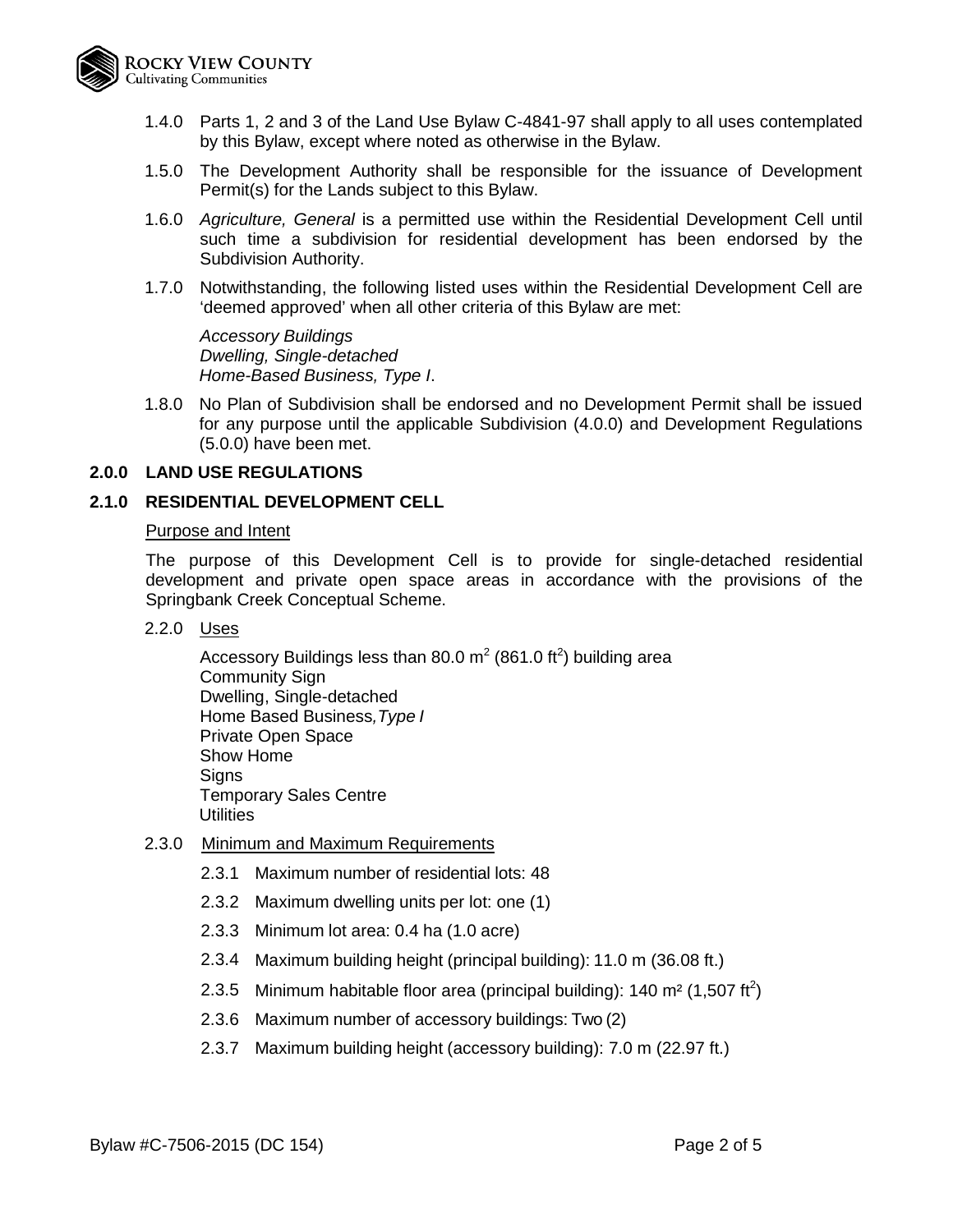

- 2.3.8 Maximum site coverage (All Buildings): 35%
- 2.3.9 Maximum total building area for all accessory buildings: 120 m² (1,291.66 ft<sup>2</sup>)

# 2.4.0 Building Setbacks

- 2.4.1 Minimum front yard:15.0 m (49.21 ft.)
- 2.4.2 Minimum side yard: 6.0 m (19.68 ft.)
- 2.4.3 Minimum rear yard: 15.0 m (49.21 ft.)

# **2.5.0 UTILITY MANAGEMENT CELL**

#### Purpose and Intent

The purpose of this Development Cell is to provide for public and/or privately-owned utilities, in accordance with the provisions of the Springbank Creek Conceptual Scheme.

2.6.0 Uses

Accessory Buildings Agriculture, *General* Utilities

- 2.7.0 Minimum and Maximum Requirements
- 2.7.1 Minimum front yard: 75.0 m (246.06 ft)
- 2.7.2 Minimum side yard: 60.0 m (196.8 ft)
- 2.7.3 Minimum rear yard: 60.0 m (196.8 ft)
- 2.7.4 Maximum number of accessory buildings: Three (3)
- 2.7.5 Maximum building height (accessory building): 7.0 m (22.97 ft)
- 2.7.6 Maximum total building area for all accessory buildings: 269.4 m<sup>2</sup> (2,900 ft<sup>2</sup>)

#### **2.8.0 OPEN SPACE CELL**

# Purpose and Intent

The purpose of this Development Cell is to provide areas for environmental protection and public recreation in accordance with the provisions of the Springbank Creek Conceptual Scheme.

2.9.0 Uses

Government Services Public Park Special Events Parking **Signs Utilities** 

#### **3.0.0 VARIANCES**

3.1.0 The Development Authority may grant a variance to the minimum building setbacks by a maximum of 5%.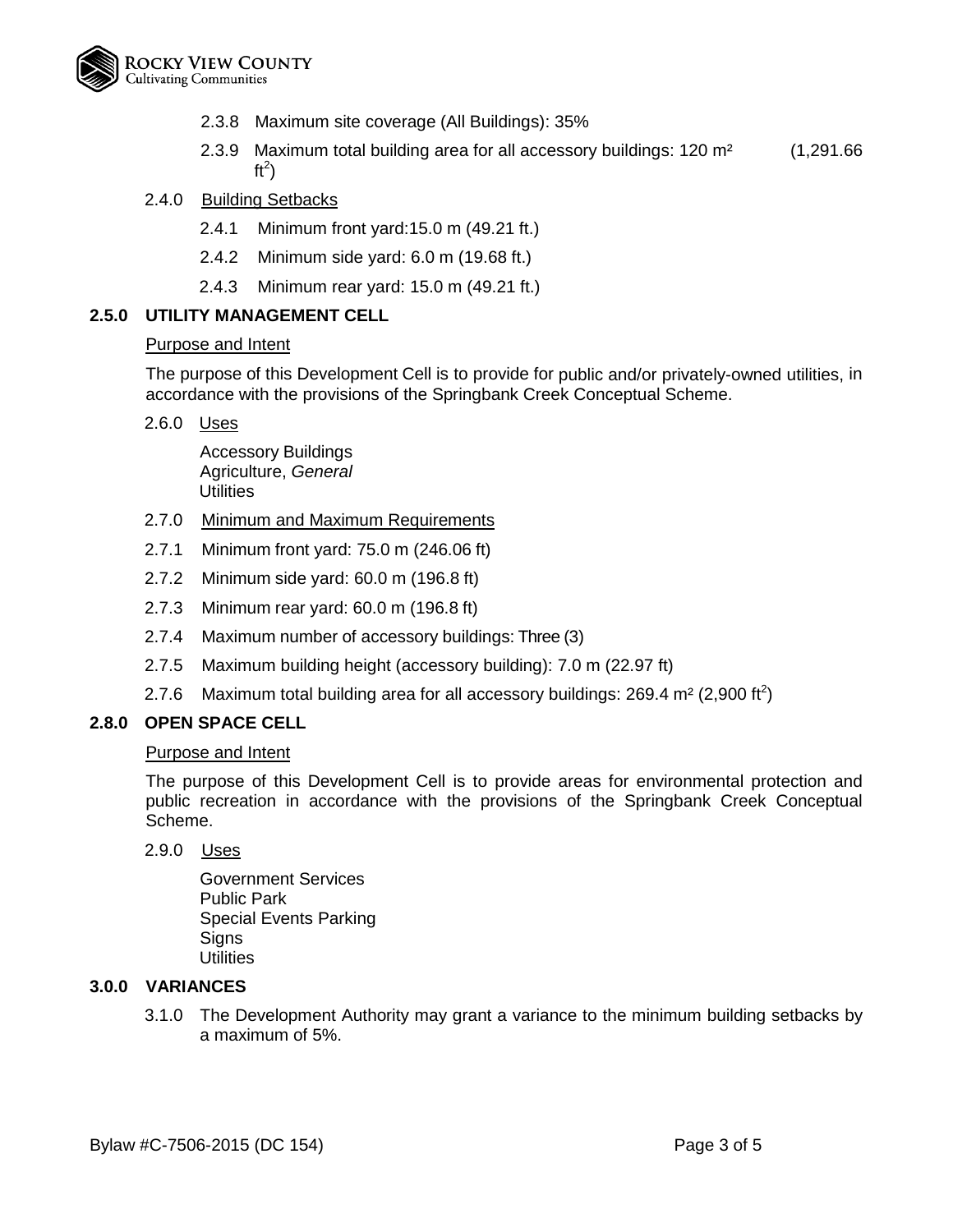- 3.2.0 Notwithstanding Section 2.3.1 of this Bylaw, the Subdivision Authority may endorse a subdivision with more than 48 residential lots provided that the ratio of lots does not exceed 64 lots per 160 gross acres in accordance with Section 2.9.4(f) and (g) of the Central Springbank Area Structure Plan.
- 3.3.0 The Subdivision Authority may vary Section 12 Subsections (2) and (4) of the Subdivision and Development Regulations *(Distance from Wastewater treatment)* with the written consent of the Deputy Minister of Environment and Sustainable Resource Development.

# **4.0.0 SUBDIVISION REGULATIONS**

- **4.1.0** The County has reviewed and endorsed all Condominium Bylaws, Homeowners Association Bylaws and Architectural Controls associated with this development in accordance with the provisions of the Springbank Creek Conceptual Scheme.
- 4.2.0 That Environmental Reserve (ER), Municipal Reserve (MR) and Public Utility Lots (PUL) for stormwater management shall be provided generally in accordance with Section 5 of the Springbank Creek Conceptual Scheme.
- 4.3.0 That the provision of Private Open Space, to be provided with full public access, will be established at the subdivision stage and the alignments of same shall conform generally to Figures 5 and 7 of the Springbank Creek Conceptual Scheme.
- 4.4.0 The location of pathway linkages shall be generally established as per Figure 8 of the Springbank Creek Conceptual Scheme in accordance with County standards and to complement existing/planned pathway linkages as affecting the adjacent subdivision plan(s).
- 4.5.0 Architectural guidelines including, but not limited to, development standards relative to architectural style and theming, landscaping, water conservation and lighting policies shall be established at the subdivision stage.
- 4.6.0 The provision of potable water, wastewater and stormwater management utilities shall be in general accordance with the policies of the Springbank Creek Conceptual Scheme.

# **5.0.0 DEVELOPMENT REGULATIONS**

**5.1.0** Accessory buildings over 10  $m^2$  (107 ft<sup>2</sup>) shall be of the same architectural design and have the same exterior finish materials and appearance as the principal building.

#### **PART 4 – TRANSITIONAL**

Bylaw C-7506-2015 is passed when it receives third reading, and is signed by the Reeve/Deputy Reeve and the Municipal Clerk, as per Section 189 of the *Municipal Government Act*.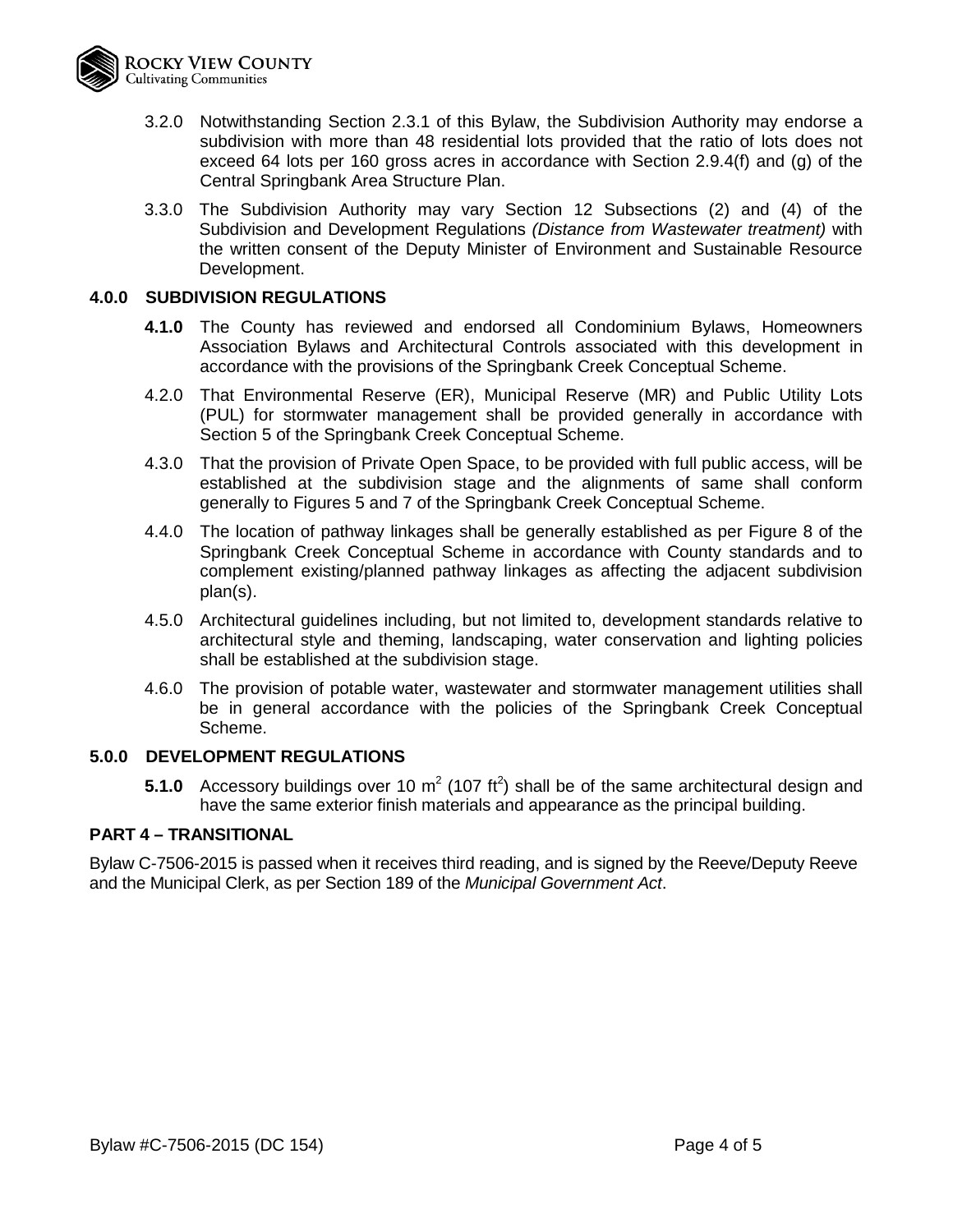

# **Division: 2 File: 04715003/004/005/ PL20140169**

| PUBLIC HEARING WAS HELD IN COUNCIL this<br>(if required) | 24th | day of May | , 2016 |
|----------------------------------------------------------|------|------------|--------|
| READ A FIRST TIME IN COUNCIL this                        | 24th | day of May | , 2016 |
| READ A SECOND TIME IN COUNCIL this                       | 24th | day of May | . 2016 |
| READ A THIRD TIME IN COUNCIL this                        |      | day of     | . 20XX |

\_\_\_\_\_\_\_\_\_\_\_\_\_\_\_\_\_\_\_\_\_\_\_\_\_\_\_\_\_\_\_\_\_\_ Reeve

\_\_\_\_\_\_\_\_\_\_\_\_\_\_\_\_\_\_\_\_\_\_\_\_\_\_\_\_\_\_\_\_\_\_ CAO or Designate

Date Bylaw Signed

\_\_\_\_\_\_\_\_\_\_\_\_\_\_\_\_\_\_\_\_\_\_\_\_\_\_\_\_\_\_\_\_\_\_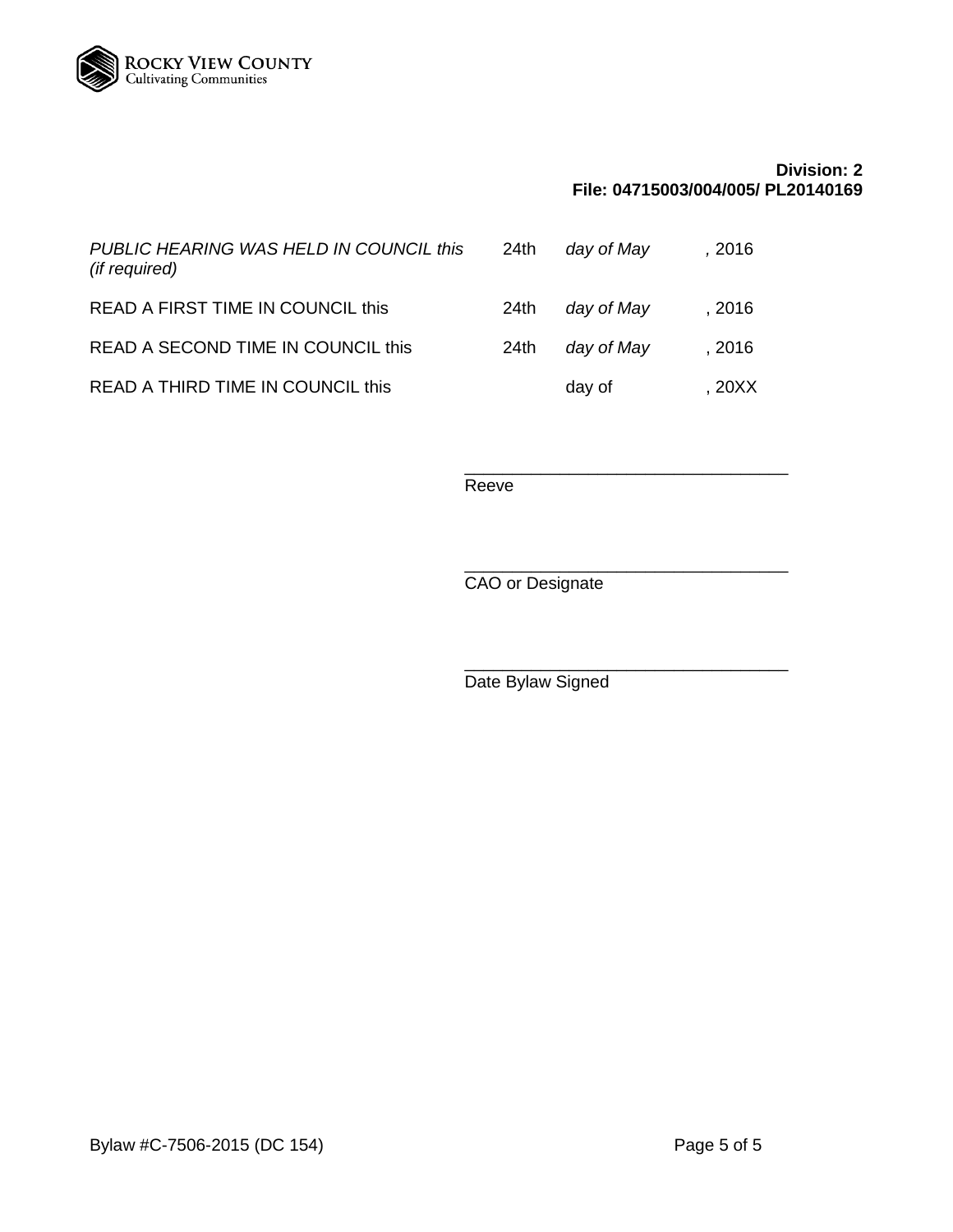